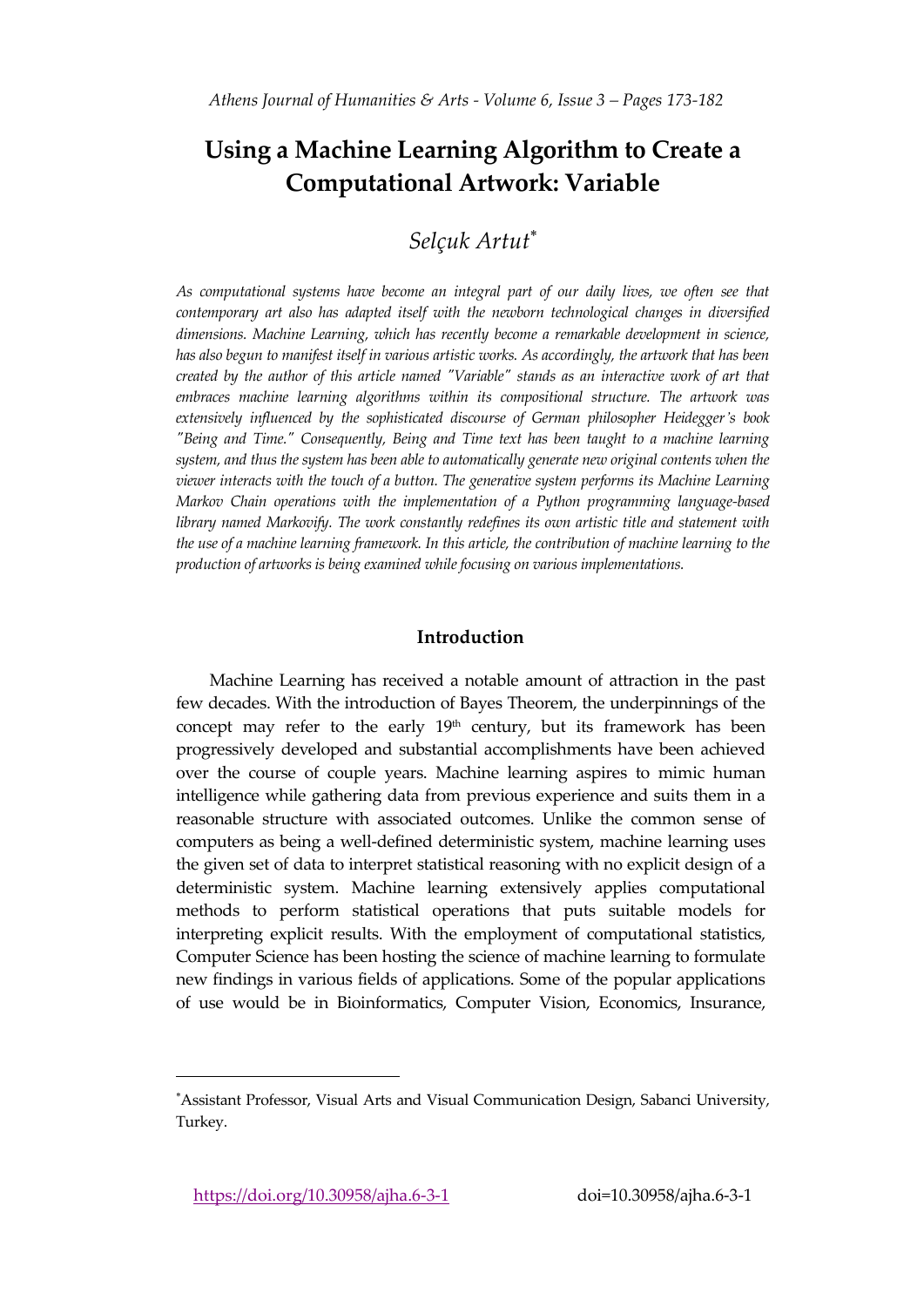j

Search Engine Engineering, Financial Market Analysis etc.<sup>1</sup> Correspondingly, machine learning has a far-reaching potential to be investigated with diversified implications in solving complex problems. As an example, medical scientists have been investigating how to use machine learning for early detection of terminal diseases such as cancer and aids. The researchers imply that the machine learning is helping to improve basic understanding of cancer development and progression.<sup>2</sup> Additionally, various researchers have been analyzing stock market predictions using machine learning paradigms.<sup>3</sup>

According to Arthur Samuel,<sup>4</sup> machine learning is a field of computer science that gives computers the ability to learn without being explicitly programmed. Géron<sup>5</sup> defines machine learning as the science and the art of programming computers so they can learn from data. Mitchell<sup>6</sup> defines machine learning as a field that examines how computer programming can be set up so that computers can evolve automatically from experience. To formulate algorithms based on exploratory data analysis, researchers have been implementing various methods of data sciences. Previously symbolic/ knowledge-based systems have been accepted as more capable of machine learning systems. However, with the recent abundance of data, more research was studied to generate experience-based systems for getting effective results.

3. Robert P. Schumaker, and Hsinchun Chen, Textual analysis of stock market prediction using breaking financial news: The AZFin text system. *ACM Transactions on Information Systems (TOIS)* 27, no. 2 (2009), 12; Paul D. Yoo, Maria H. Kim, and Tony Jan, Machine learning techniques and use of event information for stock market prediction: A survey and evaluation. *International Conference on Computational Intelligence for Modeling, Control and Automation (CIMCA 2005)* (835-841) (Piscataway, NJ: IEEE, 2005); Jigar Patel, Sahil Shah, Priyank Thakkar, and K. Kotecha, Predicting stock market index using fusion of machine learning techniques. *Expert Systems with Applications* 42, no. 4 (2015).

<sup>1.</sup> A. Waibel, T. Hanazawa, G. Hinton, K. Shikano, and K. J. Lang, Phoneme recognition using time-delay neural networks. *IEEE Transactions on Acoustics, Speech, and Signal Processing* 37, no. 3, (1989); D. Pomerleau, and T. Jochem, Rapidly adapting machine vision for automated vehicle steering. *IEEE Expert* 11, no. 2 (1996); G. F. Cooper, C. F. Aliferis, R. Ambrosino, J. Aronis, B. G. Buchanan, R. Caruana, et al., An evaluation of machine-learning methods for predicting pneumonia mortality. *Artificial Intelligence in Medicine* 9, no. 2 (1997).

<sup>2.</sup> Joseph A. Cruz, and David S. Wishart, Applications of machine learning in cancer prediction and prognosis. *Cancer Informatics* 2 (2006); Sung-Bae Cho, and Hong-Hee Won, Machine learning in DNA microarray analysis for cancer classification. In *Proceedings of the First Asia-Pacific bioinformatics conference on Bioinformatics* 19 (2003).

<sup>4.</sup> Arthur L. Samuel, Some studies in machine learning using the game of checkers. *IBM Journal of Research and Development* 3, no. 3 (1959).

<sup>5.</sup> Aurélien Géron, Hands-On Machine Learning With Scikit-Learn and Tensor Flow: Concepts, Tools, and Techniques to Build Intelligent Systems (Sebastopol, CA: O'Reilly Media, 2017), 4.

<sup>6.</sup> Tom M. Mitchell, *Machine Learning* (New York: McGraw-Hill, 1997).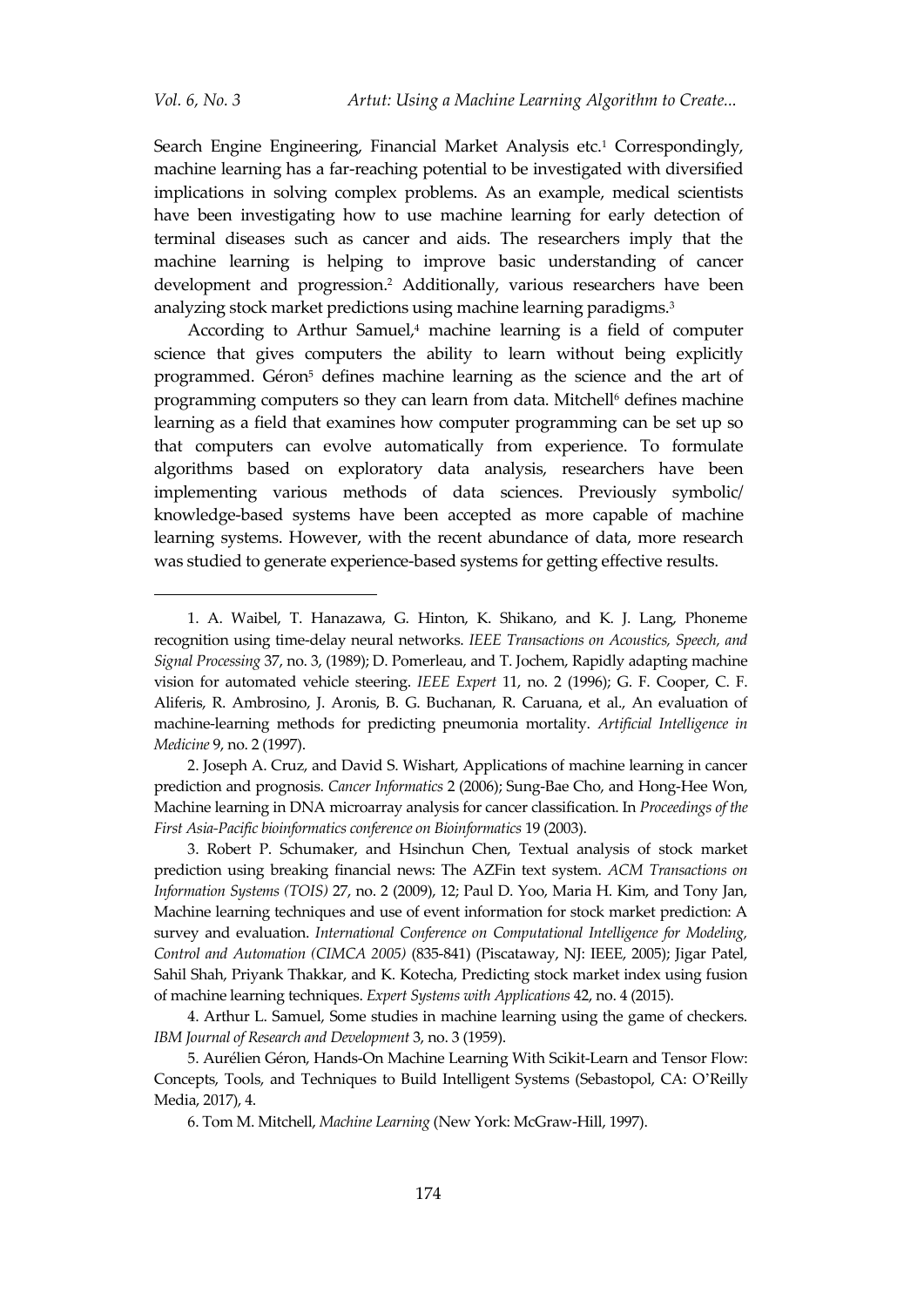As humans, we frequently address learning to enhance our thinking to harvest knowledge. Nevertheless, humans generally learn things unconsciously and as a result, it becomes quite difficult to simulate the structure of a human intelligence deeply. Due to the increasing demand from related fields of study, researchers in this field are extensively working on building efficient algorithms to digest statistical data with machine learning structures. However, it is not only the science applications benefitting from implementations of machine learning. Progressively artists are starting to seek how machine learning can be employed in the process of art-making. Consequently, machine learning can be used to drive new and compelling ideas for the arts community as equally as well.

#### **Related Work**

Computational systems have become an integral part of our contemporary lives and arts also has been deeply influenced by the recent technological advancements in machine learning. As a consequence, there is a growing number of artists who are ambitious to create new forms of art with the use of machine learning. As a composer of interactive electronic music, Laetitia Sonami is best known for her live-performances with the use of an electronic apparatus named Lady' s Glove. Lady' s glove consists of various electronic sensors and actuators that are used to manipulate sound elements located on a connected computer. In the same manner, Sonami later created the Lady' s Glove' s successor the Spring Spyre with a different computational structure. Spring Spyre employs a machine learning tool named Wekinator that is a free, opensource software developed by a researcher named Rebecca Fiebrink. According to Fiebrink,<sup>7</sup> Wekinator lets users create new musical systems with data provided by gestural components.

Sonami, in 2016, defines her experience as a gained flexibility with the fun of exploring exciting results. Previously with the Lady' s Glove, her performances have relied on explicit rules defined apriori by the artists' decisions in building an interactive system. Therefore she needed to apply certain filters to separate various types of gestures from the each other. Later with the addition of machine learning, Sonami was allowed to reverse the decision-making orientation by teaching performative gestures to the system and after recalling them during her live performances (Figure 1).

<sup>7.</sup> Rebecca Fiebrink, Machine Learning as Meta-Instrument: Human-Machine Partnerships Shaping Expressive Instrumental Creation. In *Musical Instruments in the 21st Century*, ed. Till Bovermann, Alberto de Campo, Hauke Egermann, Sarah-Indriyati Hardjowirogo, and Stefan Weinzierl (137-151) (Singapore: Springer, 2017).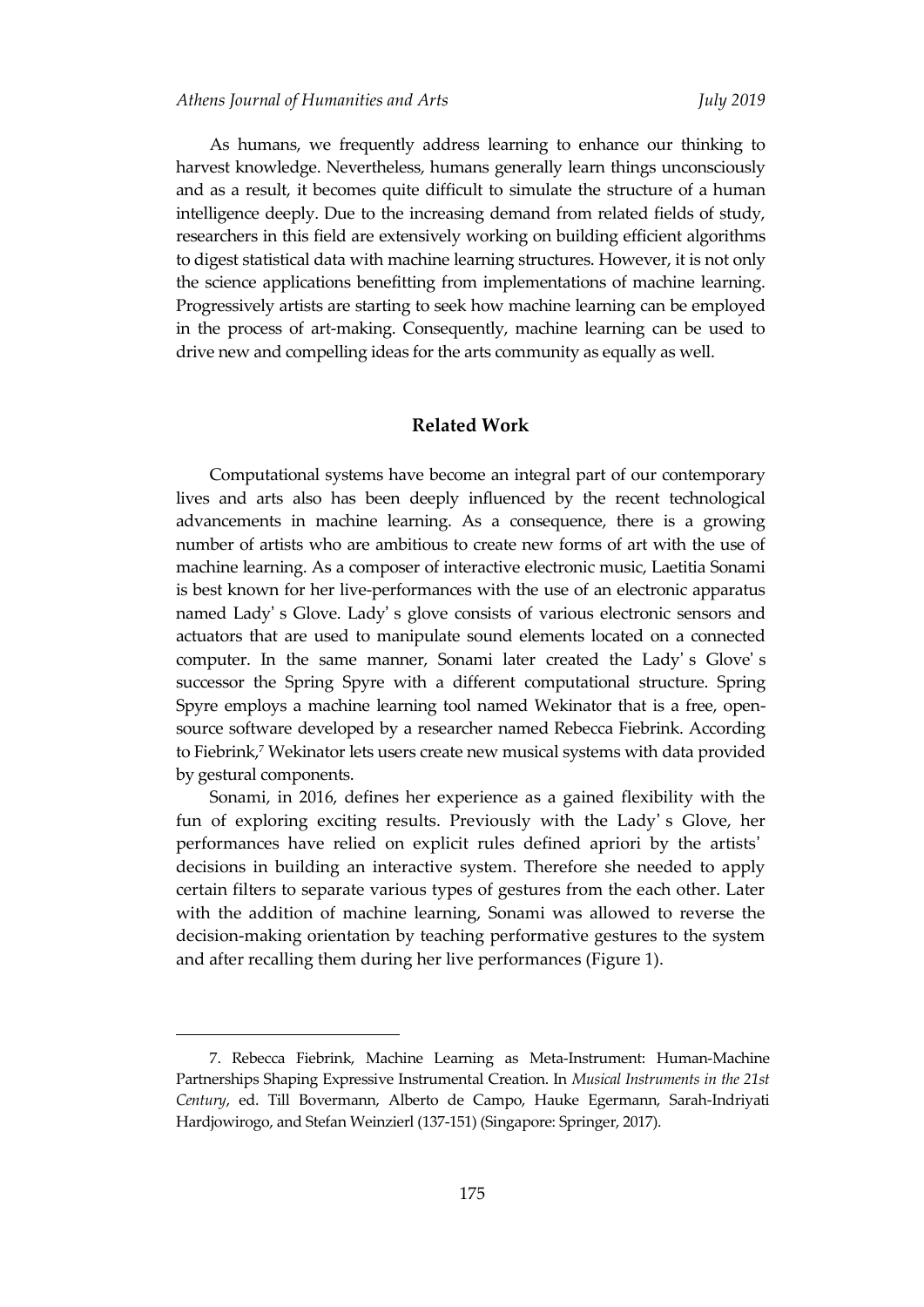

#### **Figure 1.** *Spring Spyre by Laetitia Sonami*

Similar to Sonami, Gene Kogan is an artist working with programming skills to find cross sections of computer science with arts. Kogan has been working on developing a free educational resource "ml4a" for artists who would want to integrate machine learning into their art projects. In addition to his academic activities, Kogan creates distinctive works of art with extensive machine learning influence. Kogan' s artwork titled Doodle Tunes<sup>8</sup> enables the users to turn simple hand drawings of musical instruments into computer-based sound sample players (Figure 2).

**Figure 2.** *Doodle Tunes by Gene Kogan*



Kogan implements convolutional neural networks to analyze the handdrawings with computer vision techniques and classifies them into musical

<sup>8.</sup> *Doodle Tunes*. Retrieved from https://bit.ly/2zHllra.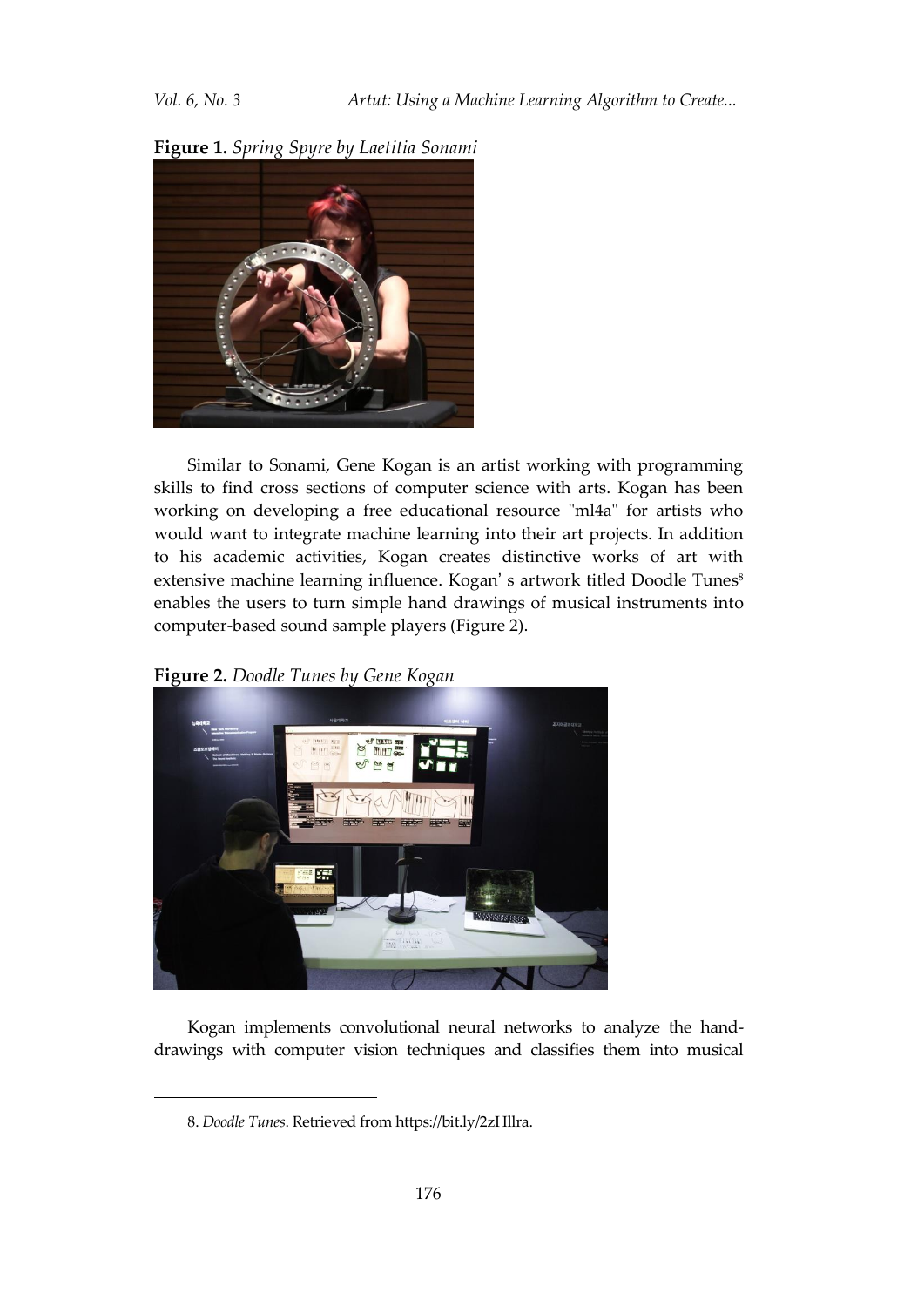instruments with certain prediction values. In another work titled Neural Synthesis, in 2017, Kogan experiments with a technique called neural synthesis. According to Kogan, neural synthesis manipulates bitmap images with a pixelbased optimization technique to attain some desired level of activations in a convolutional neural network. In his video artwork submitted to an Annual Conference on Neural Information Processing Systems,<sup>9</sup> it is observed that the dream-like hallucinogenic visual content reminds us the similar processing technique that was used in the famous artwork "Deepdream" by Alexander Mordvintsev. Similarly, we are observing a certain kind of a visual abstraction with the use of the neural synthesis technique. In Deep Dream example, Mordvintsev et al.<sup>10</sup> have trained an artificial neural network with millions of training data to adjust the system to deliver the desired set of classification schemes. Based on this classification scheme, researchers then require the system to give them a qualitative sense of the level of abstraction which they name "Inceptionism." As a result, the machine learning enables the researcher to deliver unexpected visual contents within an iterative process (Figure 3).

#### **Figure 3.** *Deep Dream*

1



Likewise, Markov Chains have been implemented in a project called The Mansfield Reporter by Max Lupo.<sup>11</sup> According to Lupo, The Mansfield Reporter is a simple device that creates new texts generated from some of history' s greatest authors like Friedrich Nietzsche, William Shakespeare, or Gertrude Stein etc. Based on the previous corpus of texts, the algorithm uses statistical methods to create similar texts that have a structural resemblance to well-known authors

<sup>9.</sup> *Neural synthesis*. Retrieved from https://bit.ly/2DvzQ5c.

<sup>10.</sup> Alexander Mordvintsev, Christopher Olah, and Mike Tyka, *Inceptionism: Going deeper into neural networks* (June 17, 2015). Retrieved from https://bit.ly/2M5NfAg.

<sup>11.</sup> Max Lupo, *The Mansfield Reporter* (November 1, 2015). Retrieved from https://bit.ly/2OWoRD8.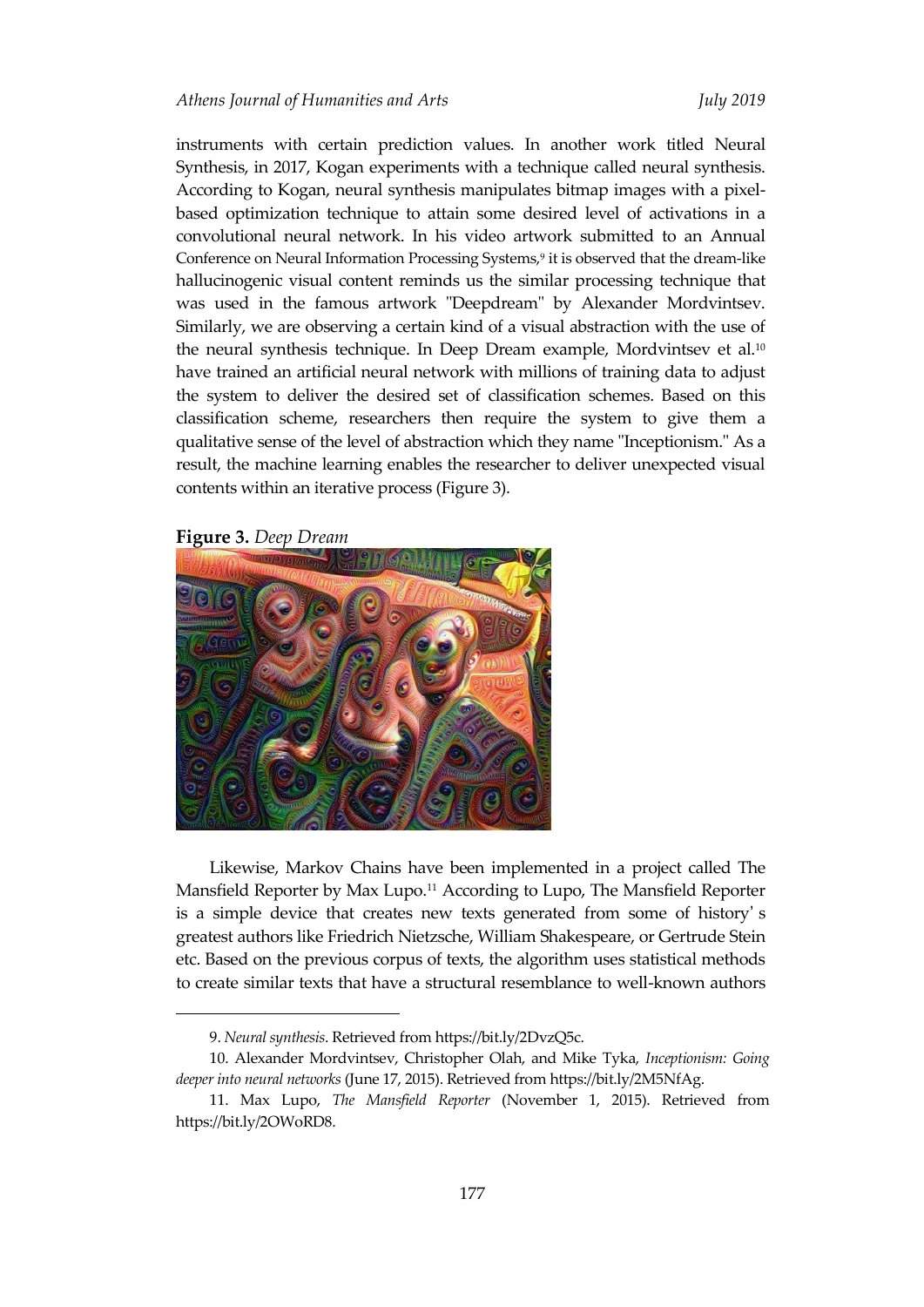of the past. With a substantial amount of previous data, Markov Chains enable us to stochastically forecast probabilistic models with a reliable outcome.

#### **Methodology**

The work presented in this paper was manifested as a piece of interactive art, taking the form of an installation within a group show at the Futuretellers Exhibition, Zorlu PSM Istanbul in 2017. This piece is built on establishing an environment that utilizes Machine Learning algorithms to generate artistic discourse based on multiple computational systems. Because of the distributed computational necessities required by the art piece, the idea of having a hub of interconnected computers have been pursued to handle the results of the machine learning algorithms. In particular, nine micro-size computers (Raspberry) were interconnected to a local network and the communication traffic was accomplished with the use of a network protocol named Open Sound Control (OSC).<sup>12</sup> OSC is a networking protocol developed to estanblish data communications between a variety of multimedia devices optimized for computers. Originally when the protocol was created, its essential task was to use it with musical systems for performances. Later with its widespread acceptance, the same protocol applies to the communication of data of any sort such as text, images, sound etc. (Figure 4).

The main computer performs Markov Chain operations in real time and creates a new content when a spectator presses a button. The representation of display interfaces and the OSC network communication were developed in the Processing Development Environment.<sup>13</sup>

#### **Figure 4.** *Text Generation Algorithm*

1



Markovify is a simple Markov chain generator that generates random sentences from a given text. According to Singer-Vine, Markovify works

<sup>12.</sup> Matthew Wright, Open Sound Control: an enabling technology for musical networking. *Organised Sound* 10, no. 3 (2005).

<sup>13.</sup> Casey Reas, and Ben Fry, *Processing: a programming handbook for visual designers and artists* (Cambridge, Massachusetts: The MIT Press, 2007).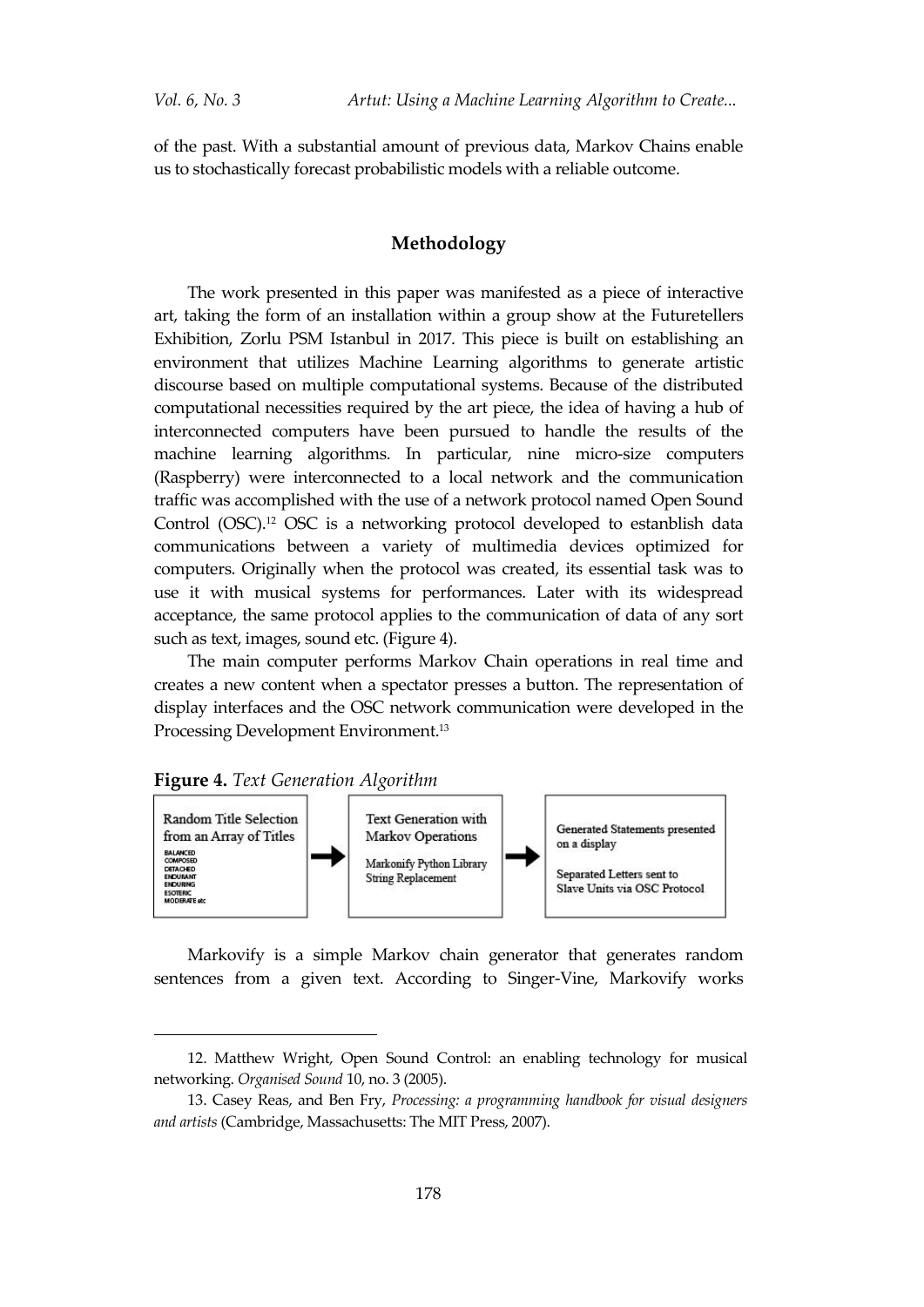efficiently with considerably large, well-punctuated contents.<sup>14</sup> Consequently, Being and Time text was organized with necessary punctuation structuring that is required by the Markovify Library (Figure 5).





The main structure of the installation is built on a facade of a stainless reflective steel with dimensions of 60 cm to 170 cm. With its minimalist view, its facade serves as a mirror reflecting its gallery space and all its sophisticated technology have been hidden at the behind. Thus, visitors to the exhibition are invited to become an immersive element for the artwork with their reflected images on the reflective surface.

As seen in Figure 6, very slim white fluorescent lights have been installed in between the LCD screens as solid separators. The aesthetical decision made for the choice of fluorescents aims to enhance the feeling of contrast between the artwork' tactile materiality and digital non-materiality. In addition to the main structure, a smaller LCD display was placed in a black housing and it was positioned to the right hand side of the piece to display conventional information about the art piece. Participants were permitted to use the button on the box to generate new versions for the piece.

<sup>14.</sup> Retrieved from https://bit.ly/2xQFVnE.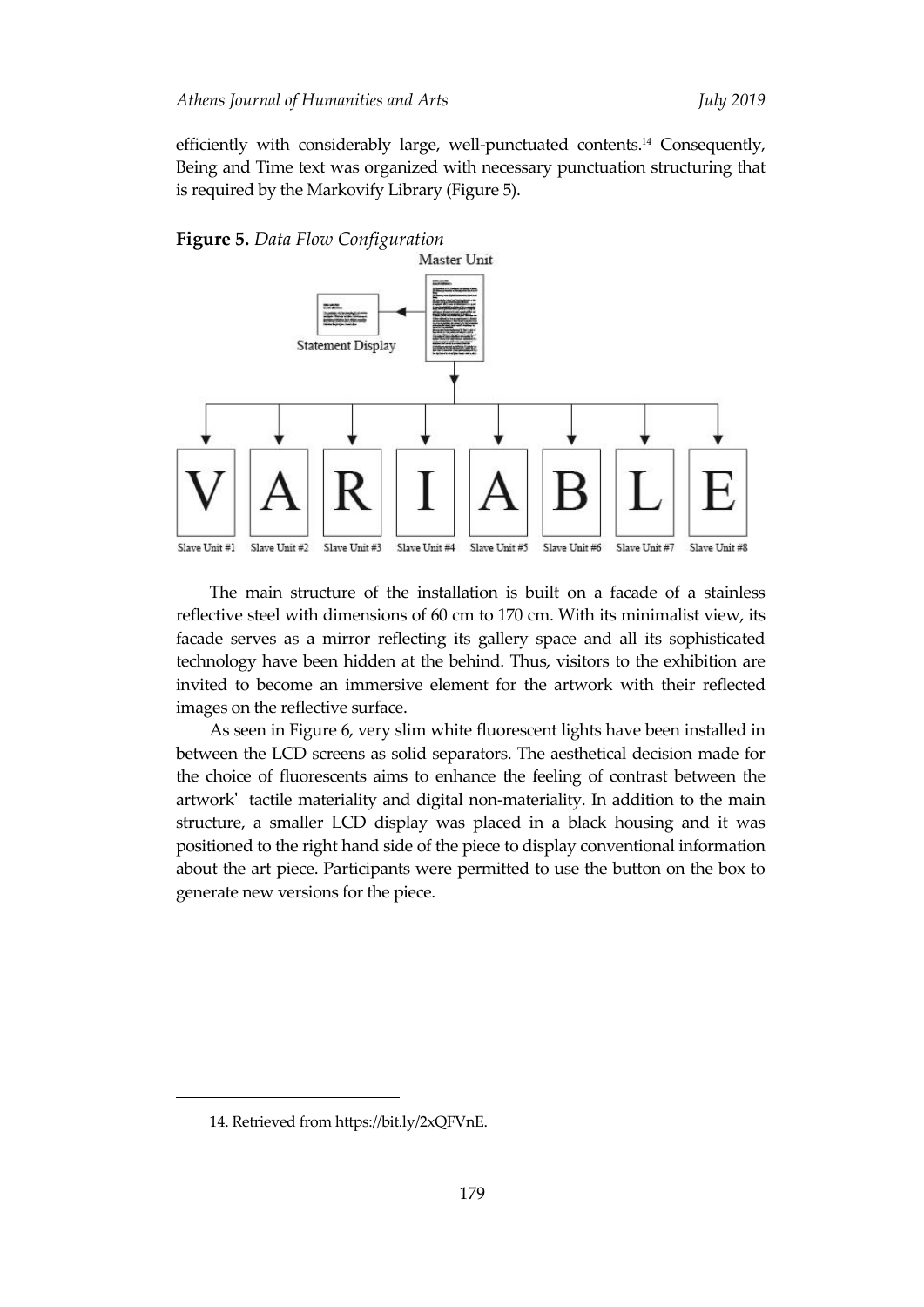**Figure 6.** *Variable (from an exhibition)*



With the use of the Machine Learning algorithm, a new title and a statement is generated instantly as soon as a person interacts with the artpiece. Simultaneously, the generated title word is split into its letters and they are placed on each of the display screens separately accompanying a flowing text animation. Since the new generated texts are commonly contained with ontological questions based on the concept of "being," the frequent use of the words "being" are replaced by the generated artwork' s titles with a string operation. Correspondingly, the artistic statement encapsulates a new ontological content that discusses on a new title for the artwork based on Heidegger' s philosophical point of view.

#### **Conclusion**

Inevitably technology has a great impact on shaping the way we perceive art with many intertwined dimensions. Needless to say that it is not an unexpected result since it has always been true for the cases in which we observe the inclusion of technology in the art-making process. Previously it could have been the invention of a new painting technique with the use of an emerging apparatus, today it is just another advancement in the technical implementation and most likely that it is based on concurrent digital technologies. Similarly, when machine learning became available for the artists to investigate, its creative potential has been intensively explored by the group of artists who are excited with the utilization of technology in the art-making process. This study aims to describe the methodologies behind the way in which the artwork "Variable" has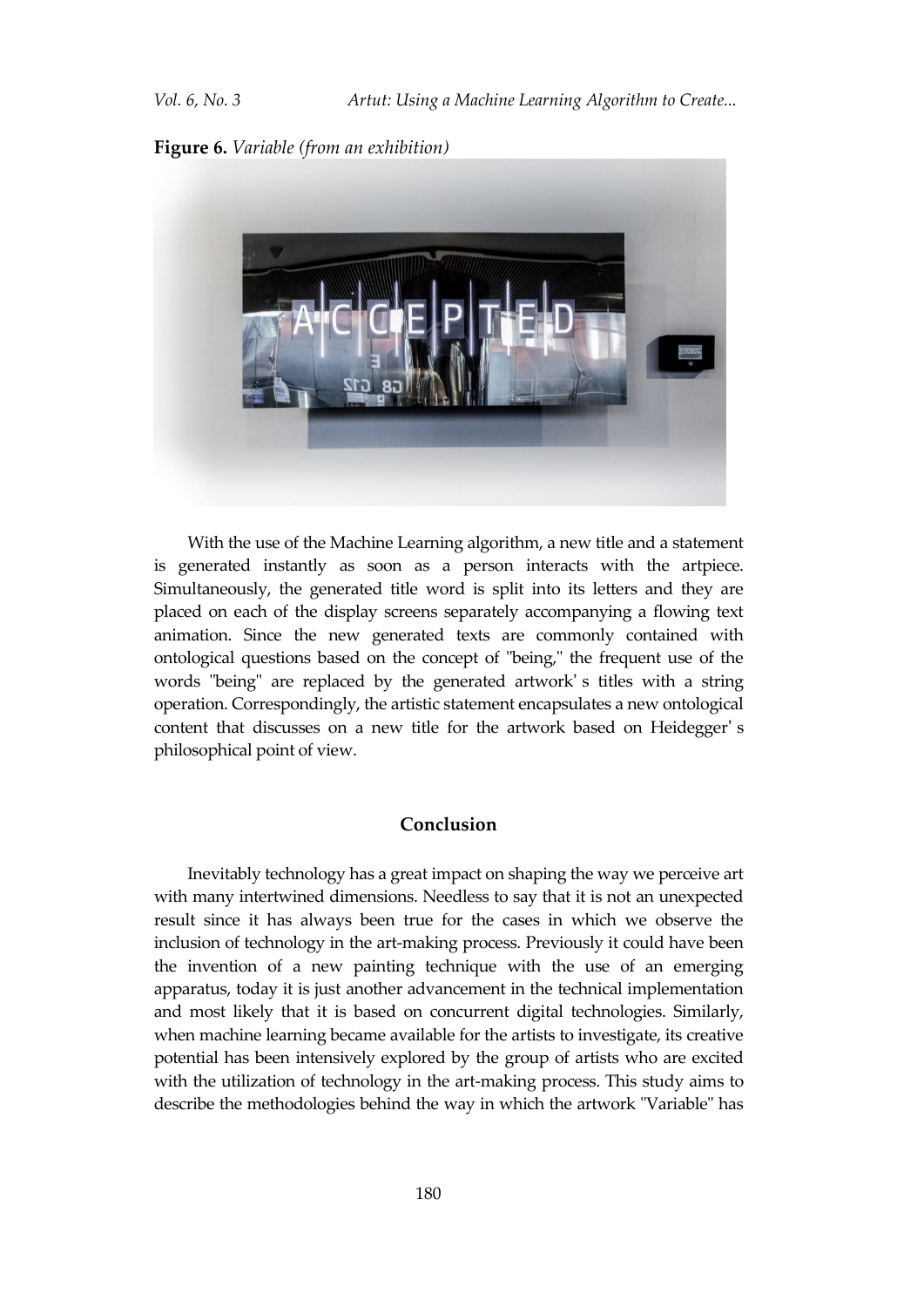been produced. In addition to all the research that has been studied in the field of machine intelligence, this artwork aspires to bring about an opportunity to discuss the notion of authenticity. As a result of the attempt to make art with the use of machine learning techniques, it is observed that we have limited information about human intelligence functions when we consider the boundaries of the creativity taking place in the arts.

## **Bibliography**

- Cho, Sung-Bae, and Hong-Hee Won. Machine learning in DNA microarray analysis for cancer classification. In *Proceedings of the First Asia-Pacific bioinformatics conference on Bioinformatics* 19 (2003), 189-198.
- Cooper, G. F., C. F. Aliferis, R. Ambrosino, J. Aronis, B. G. Buchanan, R. Caruana, et al. An evaluation of machine-learning methods for predicting pneumonia mortality. *Artificial Intelligence in Medicine* 9, no. 2 (1997), 107-138.
- Cruz, Joseph A., and David S. Wishart. Applications of machine learning in cancer prediction and prognosis. *Cancer Informatics* 2 (2006), 59-77.
- Fiebrink, Rebecca. Machine Learning as Meta-Instrument: Human-Machine Partnerships Shaping Expressive Instrumental Creation. In *Musical Instruments in the 21st Century*, ed. Till Bovermann, Alberto de Campo, Hauke Egermann, Sarah-Indriyati Hardjowirogo, and Stefan Weinzierl, 137-151. Singapore: Springer, 2017.
- Géron, Aurélien. Hands-On Machine Learning With Scikit-Learn and Tensor Flow: Concepts, Tools, and Techniques to Build Intelligent Systems. Sebastopol, CA: O'Reilly Media, 2017.
- Mitchell, Tom M. *Machine Learning*. New York: McGraw-Hill, 1997.
- Patel, Jigar, Sahil Shah, Priyank Thakkar, and K. Kotecha, Predicting stock market index using fusion of machine learning techniques. *Expert Systems with Applications* 42, no. 4 (2015), 2162-2172.
- Pomerleau, D., and T. Jochem. Rapidly adapting machine vision for automated vehicle steering. *IEEE Expert* 11, no. 2 (1996), 19-27.
- Reas, Casey, and Ben Fry. *Processing: a programming handbook for visual designers and artists*. Cambridge, Massachusetts: The MIT Press, 2007.
- Samuel, Arthur L. Some studies in machine learning using the game of checkers. *IBM Journal of Research and Development* 3, no. 3 (1959), 210-229.
- Schumaker, Robert P., and Hsinchun Chen. Textual analysis of stock market prediction using breaking financial news: The AZFin text system. *ACM Transactions on Information Systems (TOIS)* 27, no. 2 (2009).
- Waibel, A., T. Hanazawa, G. Hinton, K. Shikano, and K. J. Lang. Phoneme recognition using time-delay neural networks. *IEEE Transactions on Acoustics, Speech, and Signal Processing* 37, no. 3, (1989), 328 - 339.
- Wright, Matthew. Open Sound Control: an enabling technology for musical networking. *Organised Sound* 10, no. 3 (2005), 193-200.
- Yoo, Paul D., Maria H. Kim, and Tony Jan. Machine learning techniques and use of event information for stock market prediction: A survey and evaluation. *International*